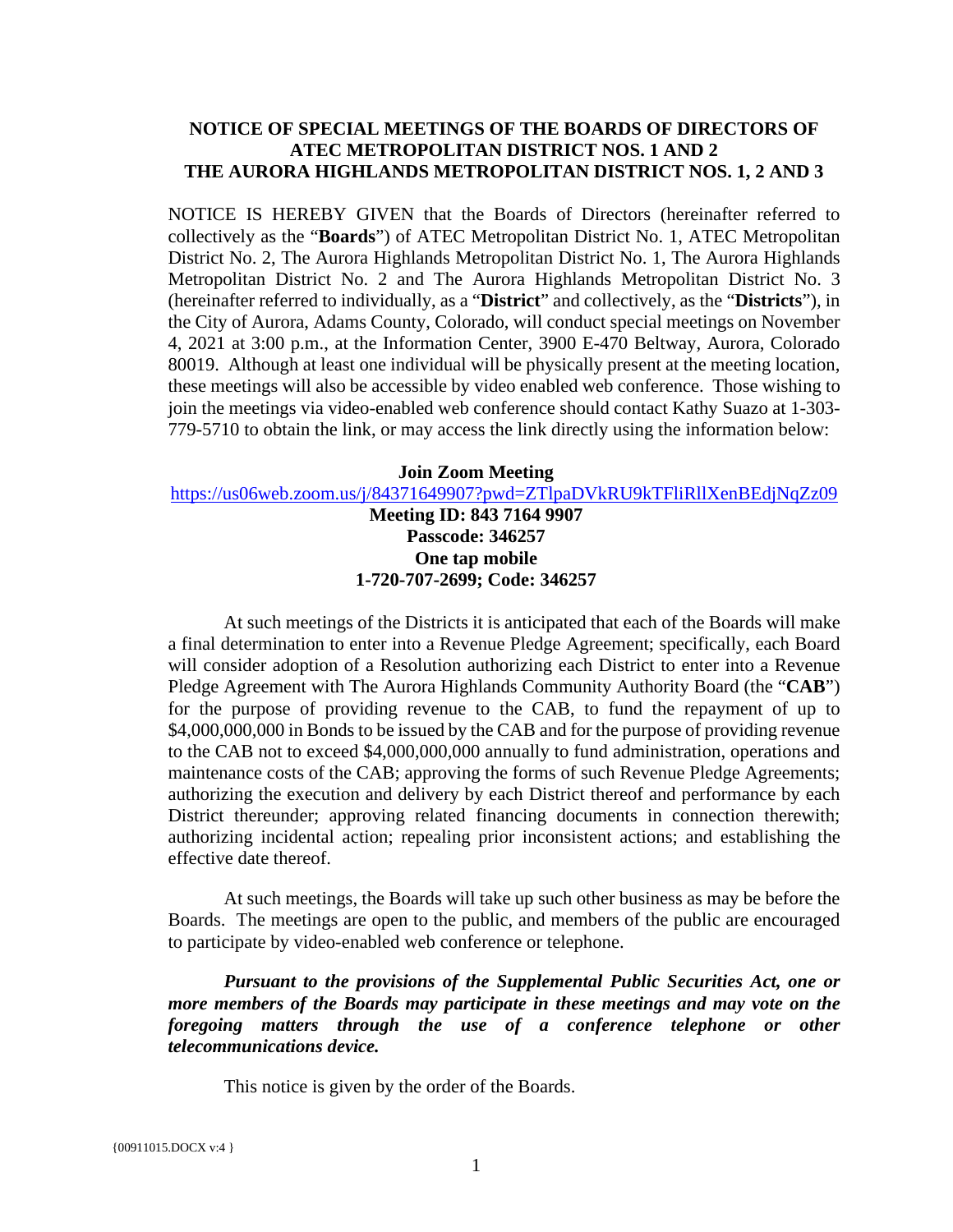#### **ATEC METROPOLITAN DISTRICT NOS. 1 AND 2; AND THE AURORA HIGHLANDS METROPOLITAN DISTRICT NOS. 1, 2 AND 3**

By: */s/ Matthew Hopper* President of the Boards of Directors of the Districts

Published in: *The Denver Post* Published on: October 29, 2021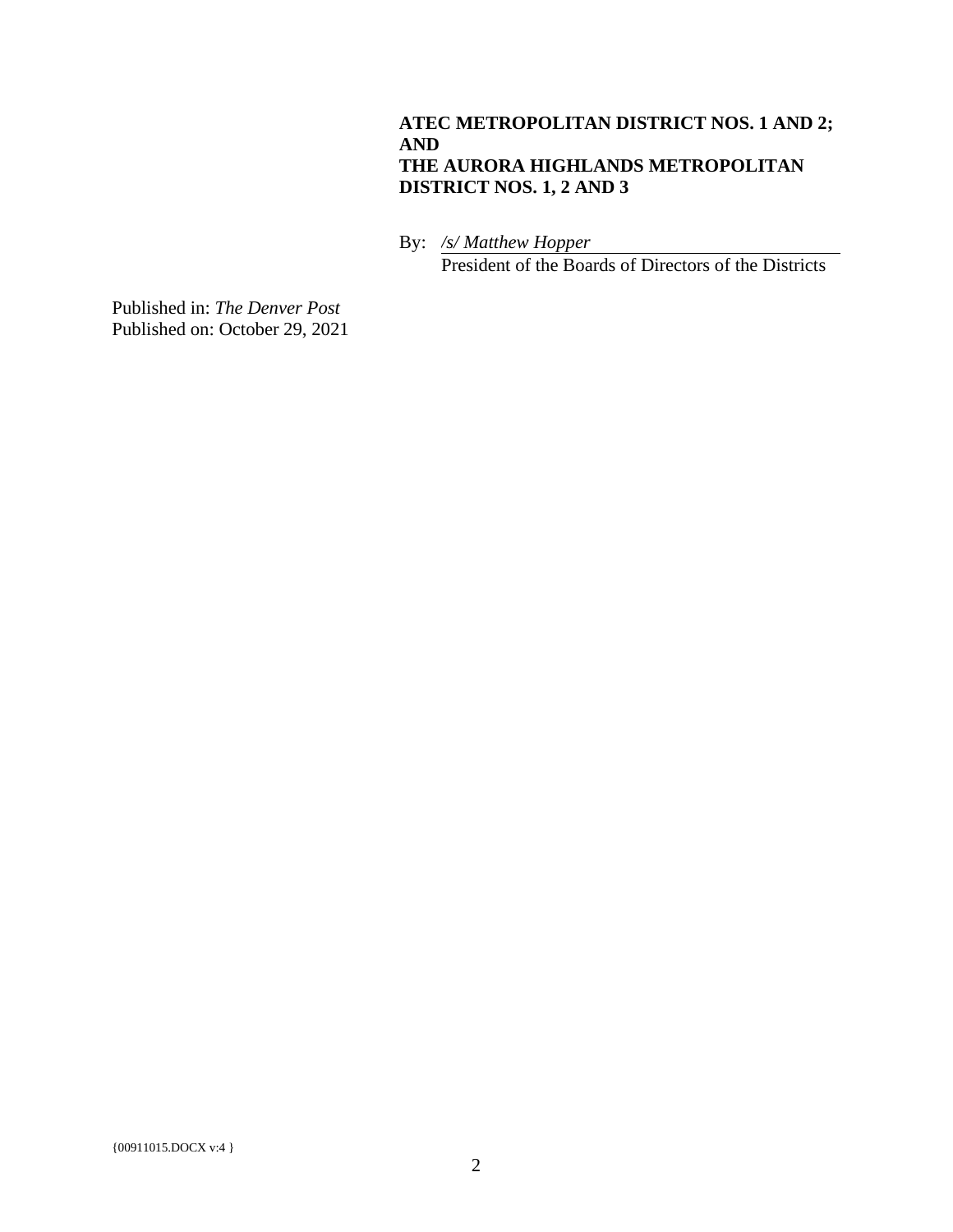# **THE AURORA HIGHLANDS METROPOLITAN DISTRICT NOS. 1, 2 & 3 (COLLECTIVELY THE "DISTRICTS")**

8390 East Crescent Parkway, Suite 300 Greenwood Village, CO 80111 Phone: 303-779-5710

# **NOTICE OF A SPECIAL MEETING AND AGENDA**

| <b>Boards of Directors:</b> | Office:                    | Term/Expiration: |
|-----------------------------|----------------------------|------------------|
| Matt Hopper                 | President                  | 2022/May 2022    |
| Carla Ferreira              | Vice President             | 2022/May 2022    |
| Michael Sheldon             | Treasurer                  | 2022/May 2023    |
| <b>VACANT</b>               | <b>Assistant Secretary</b> | 2023/May 2022    |
| Cynthia (Cindy) Shearon     | <b>Assistant Secretary</b> | 2023/May 2023    |
| Denise Denslow              | Secretary                  | N/A              |
|                             |                            |                  |

TIME: **3:00 P.M.** PLACE: **Information Center 3900 E-470 Beltway Aurora, CO 80019 DUE TO CONCERNS REGARDING THE SPREAD OF THE CORONAVIRUS (COVID-19) AND THE BENEFITS TO THE CONTROL OF THE SPREAD OF THE VIRUS BY LIMITING IN-PERSON CONTACT, THIS DISTRICT BOARD MEETING WILL BE HELD BY VIDEO ENABLED WEB CONFERENCE WITH ONE INDIVIDUAL ATTENDING IN PERSON. IF YOU WOULD LIKE TO ATTEND THIS MEETING, PLEASE JOIN THE VIDEO ENABLED WEB CONFERENCE ON ZOOM:**

URL:

<https://us06web.zoom.us/j/84371649907?pwd=ZTlpaDVkRU9kTFliRllXenBEdjNqZz09> Call: 720-707-2699 Meeting ID: 843 7164 9907 Passcode: 346257

#### **I. ADMINISTRATIVE MATTERS**

DATE: **November 4, 2021** 

- A. Present disclosures of potential conflicts of interest and confirm quorum.
- B. Approve Agenda, confirm location of the meeting and posting of meeting notices.
- C. Public Comment.

Members of the public may express their views to the Board on matters that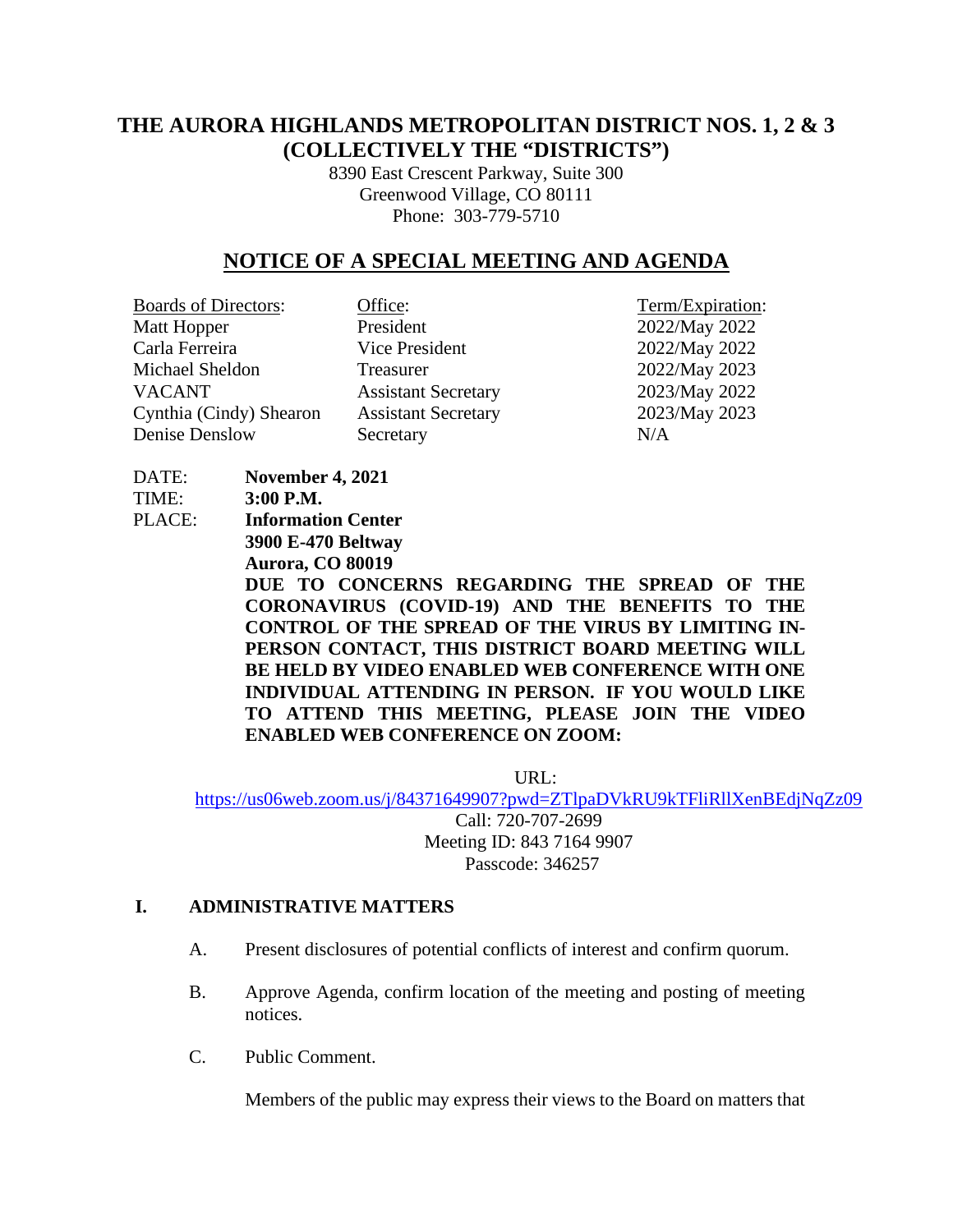The Aurora Highlands Metropolitan District Nos. 1, 2 & 3 November 4, 2021 Agenda Page 2

> affect the District that are otherwise not on the agenda. Comments will be limited to three (3) minutes per person.

- D. Review and consider approval of the 2022 Annual Administrative Matters Resolutions (enclosures).
- E. Discuss requirements of Section 32-1-809, C.R.S. and direct staff regarding compliance for 2022 (District Transparency Notice).

## **II. CONSENT AGENDA**

Consent Agenda – These items are considered to be routine and will be ratified by one motion. There will be no separate discussion of these items unless a board member so requests; in which event, the item will be removed from the Consent Agenda and considered in the Regular Agenda.

- Review and consider approval of the September 20, 2021 special meeting minutes (enclosure).
- Review and approve 2022 Property and Liability Insurance Policy (enclosures).

## **III. FINANCIAL MATTERS**

- A. Conduct Public Hearings to consider amendments of the 2021 Budgets. If necessary, consider adoption of Resolutions to Amend the 2021 Budgets.
- B. Conduct Public Hearings on the proposed 2022 Budgets and consider adoption of Resolutions to Adopt the 2022 Budgets and Appropriate Sums of Money and Resolutions to Set Mill Levies (enclosures – draft budgets and resolutions).
- C. Authorize District Accountant to prepare and sign the DLG-70 Certification of Tax Levies form for certification to the Board of County Commissioners and other interested parties.
- D. Consider appointment of District Accountant to prepare 2023 Budgets.

## **IV. LEGAL MATTERS**

- A. Discuss status of proposed The Aurora Highlands Community Authority Board ("CAB") issuance of Special Tax Revenue Refunding and Improvement Bonds, Series 2021A(3) and Subordinate Special Tax Revenue Draw Down Bonds, Series 2021B<sub>(3)</sub> (collectively, the "2021 Bonds").
	- 1. Discuss Revenue Pledge Agreement (The Aurora Highlands MD No. 1) by and between the CAB and District No. 1 (enclosure).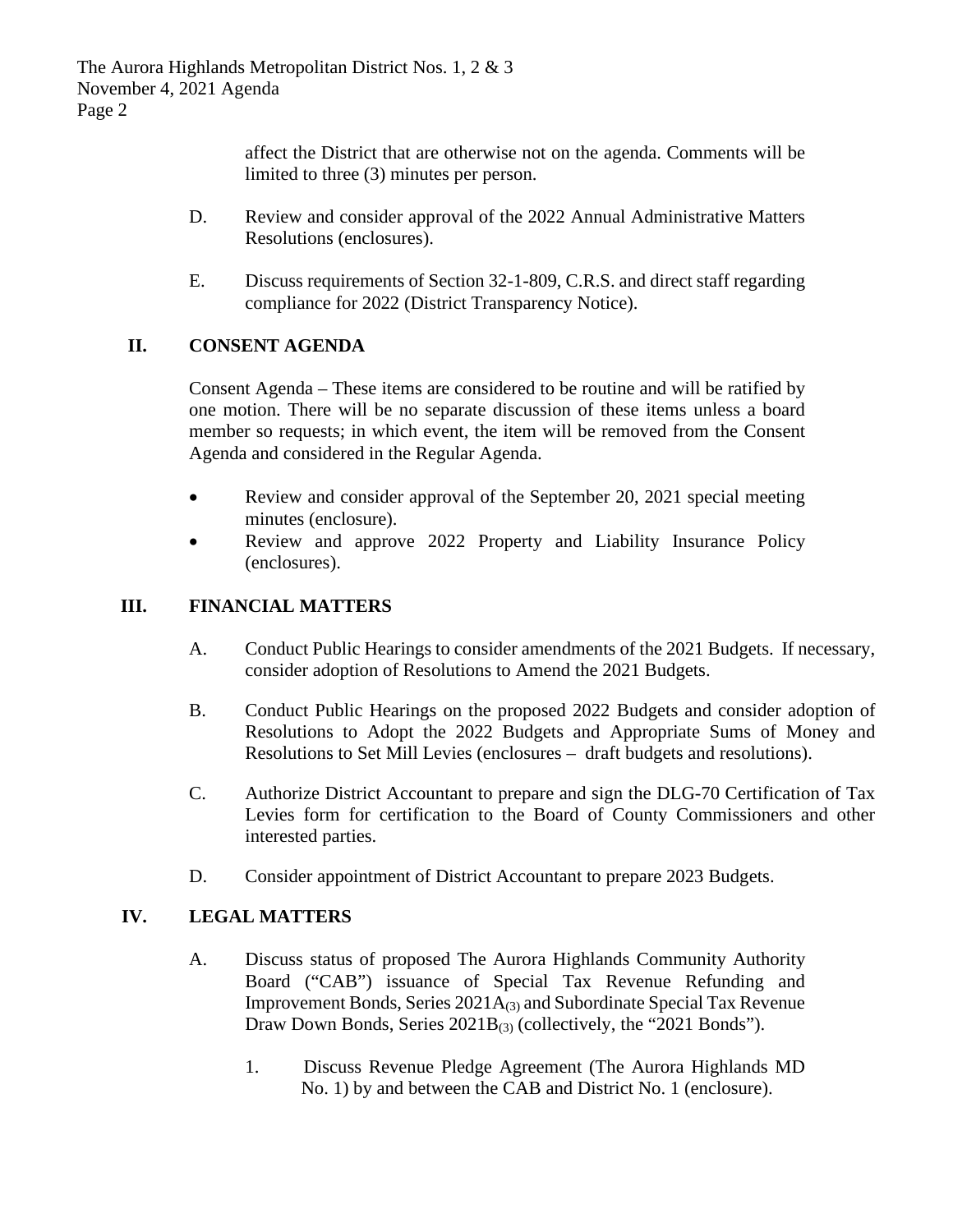The Aurora Highlands Metropolitan District Nos. 1, 2 & 3 November 4, 2021 Agenda Page 3

- 2. Discuss and consider adoption of a Resolution authorizing District No. 1 to enter into a Revenue Pledge Agreement with the CAB for the purpose of providing revenue to the CAB, to fund the repayment of up to \$4,000,000,000 in Bonds to be issued by the CAB and for the purpose of providing revenue to the CAB not to exceed \$4,000,000,000 annually to fund administration, operations and maintenance costs of the CAB; approving the form of such Revenue Pledge Agreement; authorizing the execution and delivery by District No. 1 thereof and performance by District No. 1 thereunder; approving related financing documents in connection therewith; authorizing incidental action; repealing prior inconsistent actions; and establishing the effective date thereof (to be distributed).
- 3. Discuss Revenue Pledge Agreement (The Aurora Highlands MD No. 2) by and between the CAB and District No. 2 (enclosure).
- 4. Discuss and consider adoption of a Resolution authorizing District No. 2 to enter into a Revenue Pledge Agreement with the CAB for the purpose of providing revenue to the CAB, to fund the repayment of up to \$4,000,000,000 in Bonds to be issued by the CAB and for the purpose of providing revenue to the CAB not to exceed \$4,000,000,000 annually to fund administration, operations and maintenance costs of the CAB; approving the form of such Revenue Pledge Agreement; authorizing the execution and delivery by District No. 2 thereof and performance by District No. 2 thereunder; approving related financing documents in connection therewith; authorizing incidental action; repealing prior inconsistent actions; and establishing the effective date thereof (to be distributed).
- 5. Discuss Revenue Pledge Agreement (The Aurora Highlands MD No. 3) by and between the CAB and District No. 3 (enclosure).
- 6. Discuss and consider adoption of a Resolution authorizing District No. 3 to enter into a Revenue Pledge Agreement with the CAB for the purpose of providing revenue to the CAB, to fund the repayment of up to \$4,000,000,000 in Bonds to be issued by the CAB and for the purpose of providing revenue to the CAB not to exceed \$4,000,000,000 annually to fund administration, operations and maintenance costs of the CAB; approving the form of such Revenue Pledge Agreement; authorizing the execution and delivery by District No. 3 thereof and performance by District No. 3 thereunder; approving related financing documents in connection therewith; authorizing incidental action; repealing prior inconsistent actions; and establishing the effective date thereof (to be distributed).